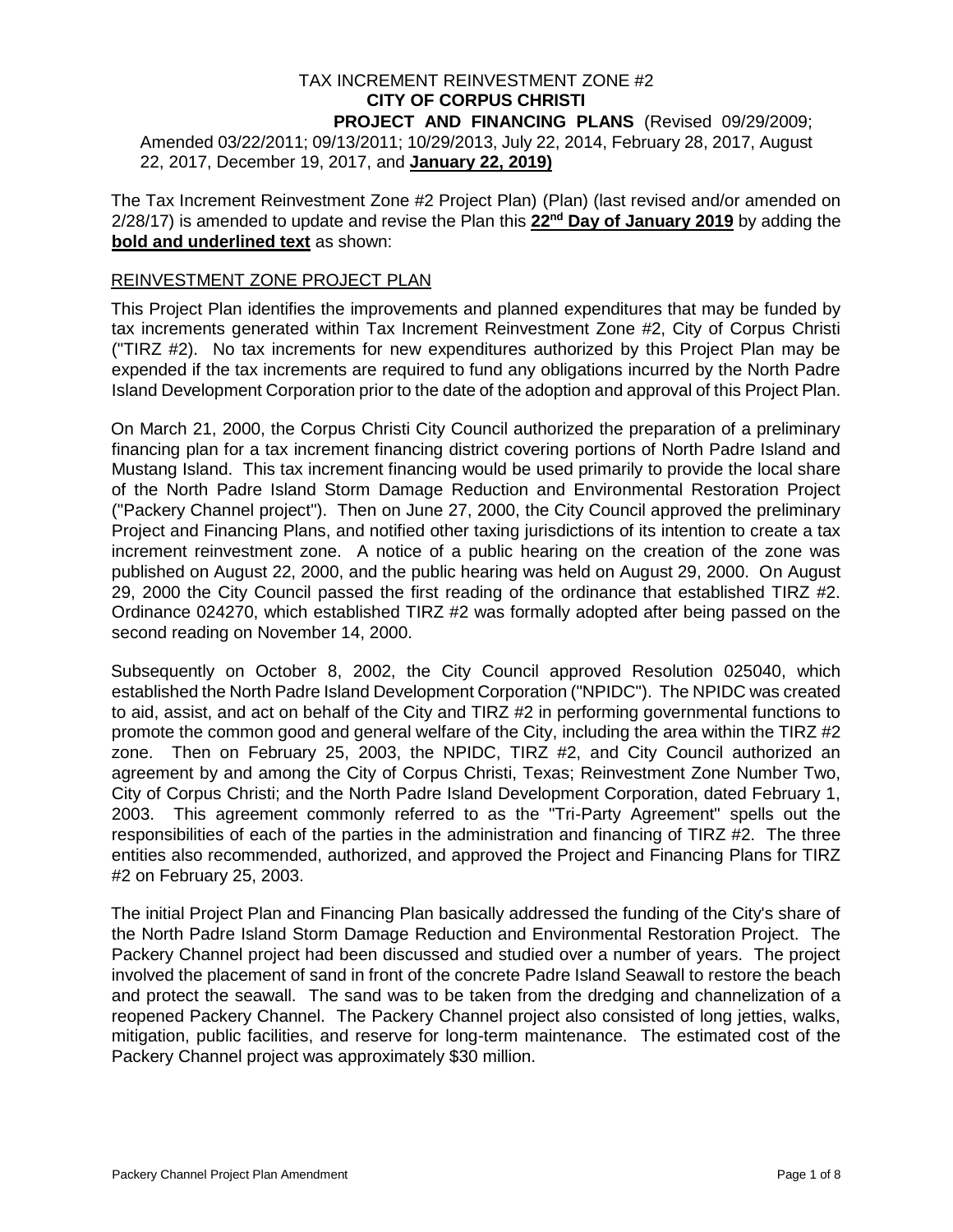The Packery Channel project was included in Section 556 of the Water Resources Development Act of 1999. The Act also required the U. S. Army Corps of Engineers (USACOE) to undertake two studies: (1) to determine if the project is environmentally acceptable and (2) to determine if the project is technically sound. A relatively small amount of money was made available by the Federal government for the studies.

The local share of the project, which was estimated at approximately \$10.5 million, could come from tax increment financing. This type of financing was authorized by a State Constitutional Amendment. The basic theory of tax increment financing is that "the construction of certain public improvements will generate higher tax revenues due to additional private development." The concept of tax increment financing is "but for the construction of the public improvements, the higher tax receipts would not occur." In this particular case, the City believed that completion of the project would result in significantly increased taxes through both new private investment and increases in the existing tax values.

The preliminary financing plan that was adopted by the City Council, when it authorized the creation of TIRZ #2, called for funding \$10.5 million as the City's share of the Packery Channel project, plus \$750,000 for construction of the parking lot on the Padre Island concrete seawall. The estimates in the preliminary financing plan were refined, and the Project and Financing Plans, dated February 1, 2003, estimated that \$12,000,000 in debt would be needed to complete the initial project costs. The plans identified \$3,000,000 in surplus tax increments or bonds for secondary development improvements, which included the construction of seawall parking lot and \$2,000,000 for a "parks & recreation center." A copy of the projected project costs from the 2003 plans is attached to and incorporated into this plan as **Exhibit A.**

A project consisting of the construction of two bridges on Park Road 22 is added in the February 28, 2017 amendment.

A project consisting of the traffic improvements on Windward Drive at Saint Augustine Drive is added in the August 21, 2018 amendment. Additionally, as part of this amendment a project is added for a market and feasibility study for the renewal of TIRZ #2 beyond 2022.

Under §311.011(b)(1), Texas Tax Code, the Project Plan must have a map showing existing uses and conditions of real property in the zone, and a map showing proposed improvements to and proposed uses of that property. A map of TIRZ #2 is attached as **Exhibit B**, and is incorporated into this plan. A map of the current land uses within TIRZ #2 and the surrounding area is attached as **Exhibit C**, and is incorporated into this plan. A map of the current zoning within TIRZ #2 and the surrounding area is attached as **Exhibit D**, and is incorporated into this plan. A map of the future land uses within TIRZ #2 and the surrounding area based on the City Comprehensive Plan's Future Land Use Plan, adopted May 24, 2004 (Ordinance 026278), is attached as **Exhibit E**, and is incorporated into this plan. The Island Action Group Capital Improvement Priorities Report, dated 10/14/2005, which identifies needed capital improvements on Mustang and Padre Islands, including the areas within TIRZ #2, has been reviewed to identify improvements that could be funded through the tax increments developed within TIRZ #2.

**Exhibit F** is a map showing specific projects that are included in this Project Plan. That exhibit is incorporated into this plan. This exhibit has been updated to include the location of the Mobi-Mats and traffic improvements on Windward at Saint Augustine Drive. All of the specific projects are situated on public land and involve recreational use and activities. Due to damage caused by Hurricane Harvey, a Packery Channel revetment repair project is needed.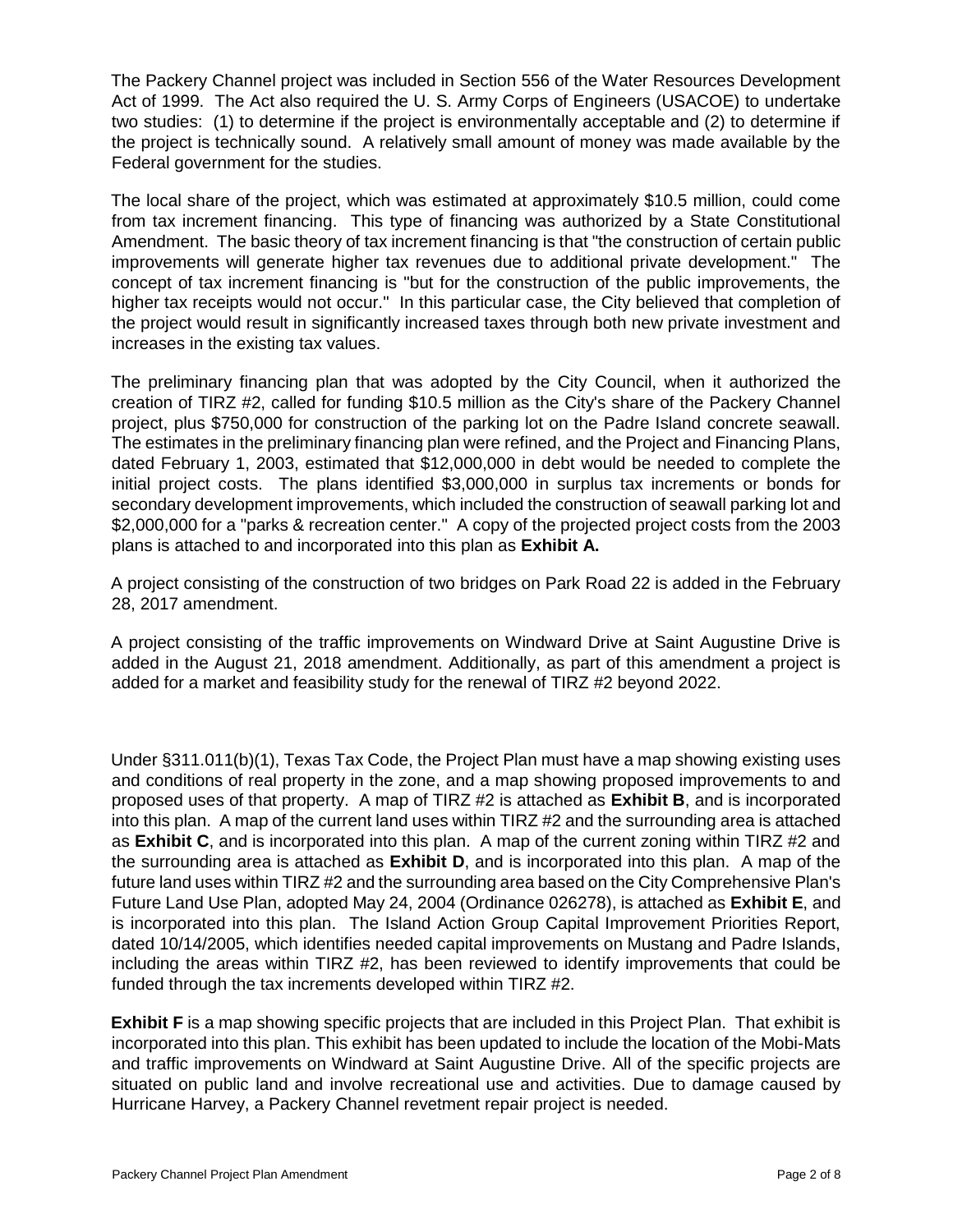Under §311.011(b)(2), Texas Tax Code, the Project Plan must address proposed changes of zoning ordinances, the master plan of the municipality, building codes, other municipal ordinances, and subdivision rules and regulations, if any, of the county, if applicable.

While the City is in the process of adopting a unified development code that will replace the current zoning and platting ordinances, there are no substantive changes being recommended that would affect TIRZ #2. At the time of adoption of this Project Plan, there are no pending cases to rezone properties within TIRZ #2. The City is considering rezoning portions of the property that it leases from the Texas General Land Office ("GLO"). As a condition of the GLO lease, the City is required to prepare a development plan for any commercial development on the leased property. While a draft Packery Channel development plan has been prepared and presented to the City Council, Planning Commission, GLO, Nueces County Parks Board, Nueces County Dune Committee, and City Beach Advisory Committee, for incorporation into the Mustang Padre Island Area Development Plan, the City Council has not officially adopted the plan, and the City is discussing features of the proposed plan with the GLO. The City will propose rezoning to match the needs identified in the Packery Channel development plan.

The City is working with GLO on the voter approved proposed changes to Chapter 10, Code of Ordinances, which contains the City's GLO approved beach and dune rules. This proposed change addresses driving on the beach seaward of the concrete Padre Island seawall, and the installation of bollards on the beach seaward of the concrete seawall and between the seawall and southern Packery Channel jetty. There are no other proposed changes to the City's beach or dune permitting rules.

However, the Nueces County Beach Management Committee has recommended approval of the changes to their beach management regulations. The Nueces County Commissioners' Court has not approved the changes, and they have not been sent to the GLO for public comment in Texas Register.

Under §311.011(b)(3), Texas Tax Code, the Project Plan must contain a list of estimated nonproject costs. The City has been trying to obtain additional Federal funding to cover some of the costs of the recreational enhancements within the North Padre Island Storm Damage Reduction and Environmental Restoration Project and repairs to storm damage from Hurricane Ike. The City will also seek grants and other funding opportunities from the State of Texas and others to offset some of the costs identified in this Project Plan. The level of that funding, if any, that can come from Federal, State, or other funding sources is not known. To the extent Federal, State, or other funding is received, the amount of tax increments that need to be dedicated to completing these improvements will be reduced.

Under §311.011(b)(4), Texas Tax Code, the Project Plan must contain a statement of a method of relocating persons to be displaced as a result of implementing the plan. None of the proposed improvements should result in relocation of any person; therefore this requirement is not applicable to the implementation of this plan.

#### REINVESTMENT ZONE FINANCING PLAN

Under §311.011(c)(1), the Reinvestment Zone Financing Plan must contain an Estimated Project Cost Description, and under §311.011(c)(2), it must describe the Kind, Number, and Location of TIRZ Improvements.

Under this Revised Project Plan and Reinvestment Zone Financing Plan, the following improvements and activities may be funded from current available revenues: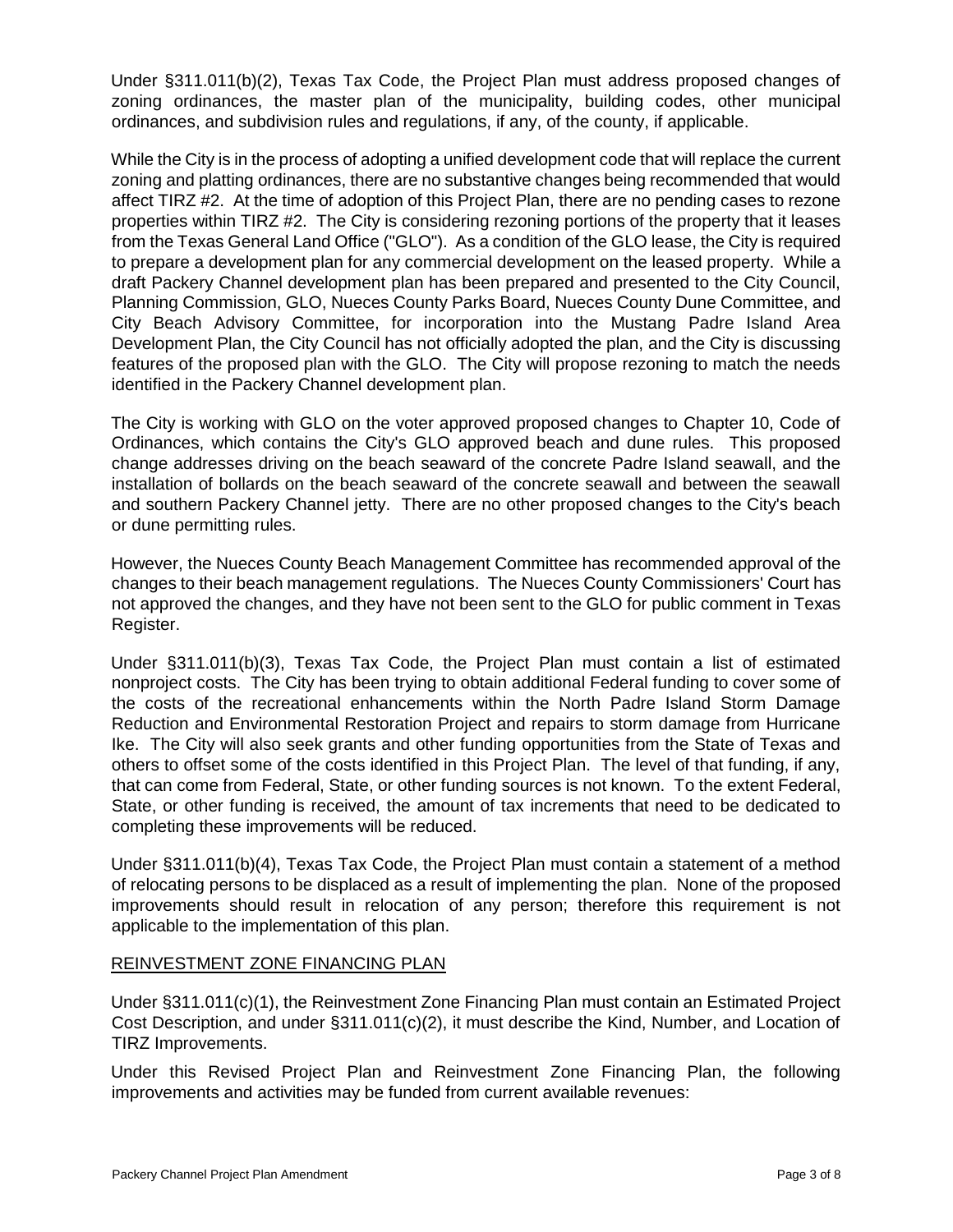Packery Channel Project Area Improvements:

Subject to the availability of the estimated funds in the TIRZ #2 tax increment fund and funding from the Federal Government as authorized by the Water Resources Development Act, construction of the improvements in the TIRZ#2 referendum voter information sheet and Phases 3 – 7 Packery Channel public recreational improvements and amenities shown on the engineering drawings referred to as the Packery Channel "Six Pack," which is incorporated into this Project Plan as **Exhibit G**. The engineering cost estimate for the Phases 3 – 7 has been revised and is shown in **Exhibit H has been amended to reflect all TIRZ #2 Project Updates and which also** includes estimates and details regarding the Packery Channel revetment reimbursement project and the traffic improvements on Windward at Saint Augustine Drive. Additionally, an estimated \$50,000 will be budgeted for the market and feasibility study for the renewal of the TIRZ #2 beyond 2022. Construction of the Phase 4 ADA ramps is contingent upon approval of the General Land Office of the installation of temporary hard parking surfaces for parking for the disabled on the beach at the end of the ADA ramps and will be constructed with Phase 3 if approved.

Yearly Miscellaneous Improvements required for support of Packery Channel, exclusive of the previously identified capital projects Phases 3 though 7, could include periodic surveys of channel conditions, shoreline, and jetty revetments, access to beach and sand redistribution are proposed to be budgeted on an annual basis pending the availability of funds. These Yearly Miscellaneous Improvements specifically include routing, monitoring, and surveys of the Packery Channel and the Gulf beach.

Operation of a marine patrol to reduce shoreline erosion along Packery Channel, specifically along the Mollie Beattie Preserve pending the availability of funds.

Zone funds will compensate for the costs of ongoing administration of the Zone, including but not limited to accounting, legal services, consulting services, document production and maintenance, and other administrative costs.

Costs for design, permitting and dredging of Packery Channel have been included in future years subject to need and pending the availability of funds.

The Zone's annual budget will be adopted by the Zone's Board of Directors on an annual basis, based upon the City of Corpus Christi's fiscal year, and attached to this plan as **Exhibit I**.

Improvements in other areas within TIRZ #2:

A specific list of projects will be developed in consultation with various organizations and interested residents of North Padre Island and businesses located within TIRZ #2. These projects may include projects to acquire, construct, reconstruct, or install public works, facilities, or sites or other public improvements, including landscaping, utilities, streets, street lights, water and sewer facilities, pedestrian malls and walkways, parks, flood and drainage facilities, or parking facilities, but not including educational facilities.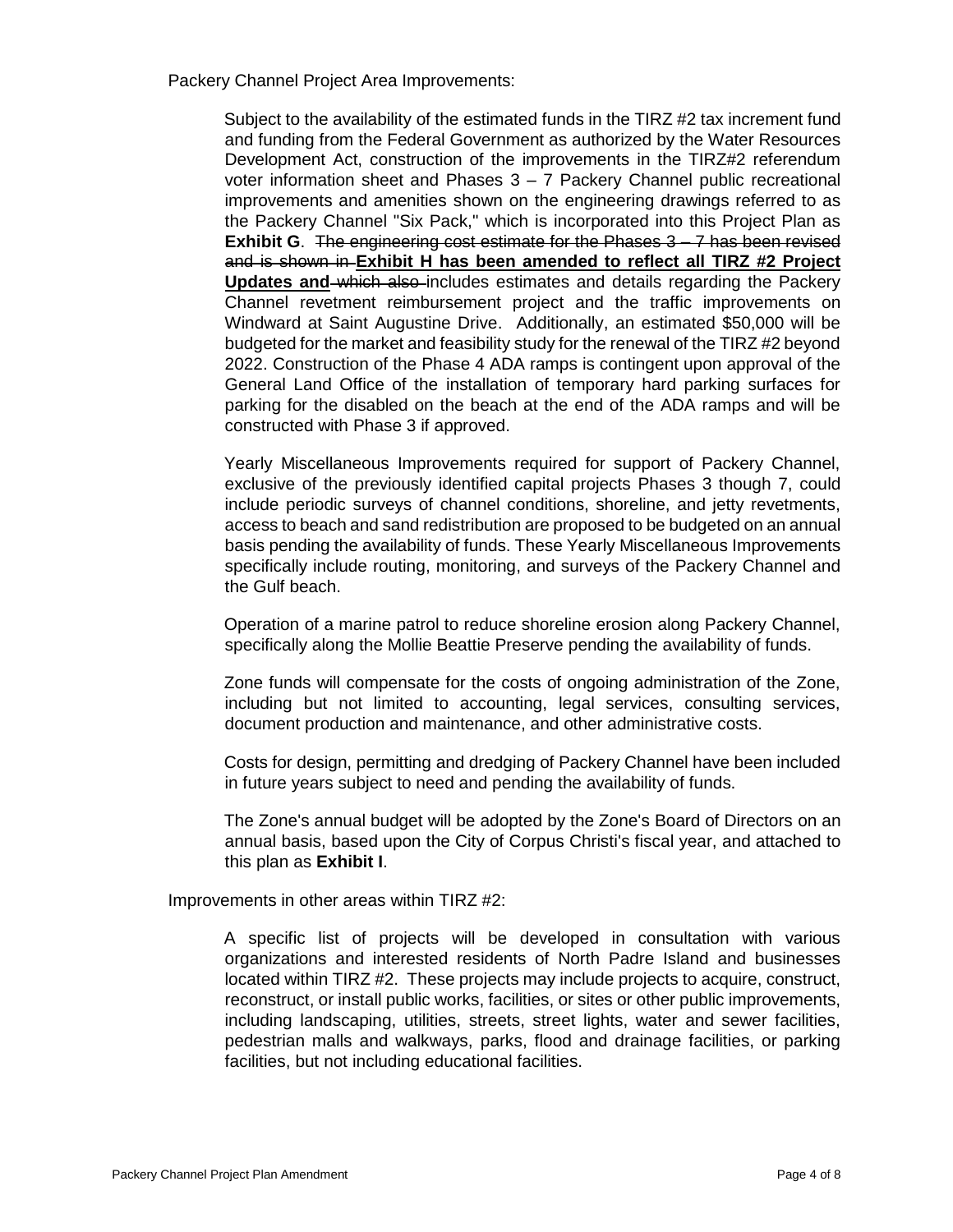One improvement to the TIRZ #2 is the construction of two bridges on Park Road 22 between Commodores and Whitecap. The bridges will require up to \$4,000,000 of TIRZ #2 funding and will allow for travel over canals that are to be built by a third party developer in the area. The funds for the Park Road 22 Bridge are to be held contingent on the completion of the canals and approval of the construction plans to proceed by the City and the City Council within 24 months after February 28, 2017.

As required by §311.011(c)(3), an updated economic feasibility Study for TIRZ #2 was completed by CDS Market Research | Spillette Consulting in September 2009. It is provided in a separate document.

Under §311.011(c)(4), the Project Plan and Reinvestment Zone Financing Plan must include an estimate of bonded indebtedness. TIRZ #2 may be used to support bonded debt issued to fund specific projects, or the project costs may be funded on a pay-as-you-go basis, or utilize other financing methods.

Under §311.011(c)(5), the Project Plan and Reinvestment Zone Financing Plan must describe the timing of incurring costs or monetary obligations. TIRZ #2 project costs will be incurred over the life of the Zone based on its Board of Directors' identification of priority activities and projects, opportunities for implementation, and available revenues to sustain a pay-as-you-go project expenditure approach, a bonded debt issuance, or other forms of project financing.

Under §311.011(c)(6), the Project Plan and Reinvestment Zone Financing Plan must describe the methods of financing and sources of revenue. TIRZ #2 could use several methods of financing, including but not limited to the following:

- Cash funds generated from existing property value increment,
- Bonded debt issuances backed by TIRZ #2 revenue to fund the associated debt service,
- Short term anticipation notes or other debt issued by private financial institutions based on projected property tax increment to be generated from taxable development under construction at the time of debt issuance, and
- Developer cash reimbursement agreements where the revenues from TIRZ #2 property tax increment compensate a developer for fronting eligible expenditures in a specific taxable project after the project is completed.

The term of any debt for which debt services payments are to be funded by TIRZ #2 revenue will not extend past the duration of TIRZ #2.

The primary source of revenue for TIRZ #2 will be funds from the contributed property tax collections of the City of Corpus Christi, Nueces County, Nueces County Hospital District, Del Mar College, and the Farm to Market Road on the taxable property value increment within TIRZ #2. Based on existing interlocal agreements with each taxing jurisdiction listed above, it is currently projected that each of these entities will agree to participate in funding TIRZ #2 with 100% of the incremental property taxes collected over the life of zone, except for Del Mar

College, which will contribute 20% in 2009 and 0% thereafter. The assessed value base year

## **Sources of Revenue**1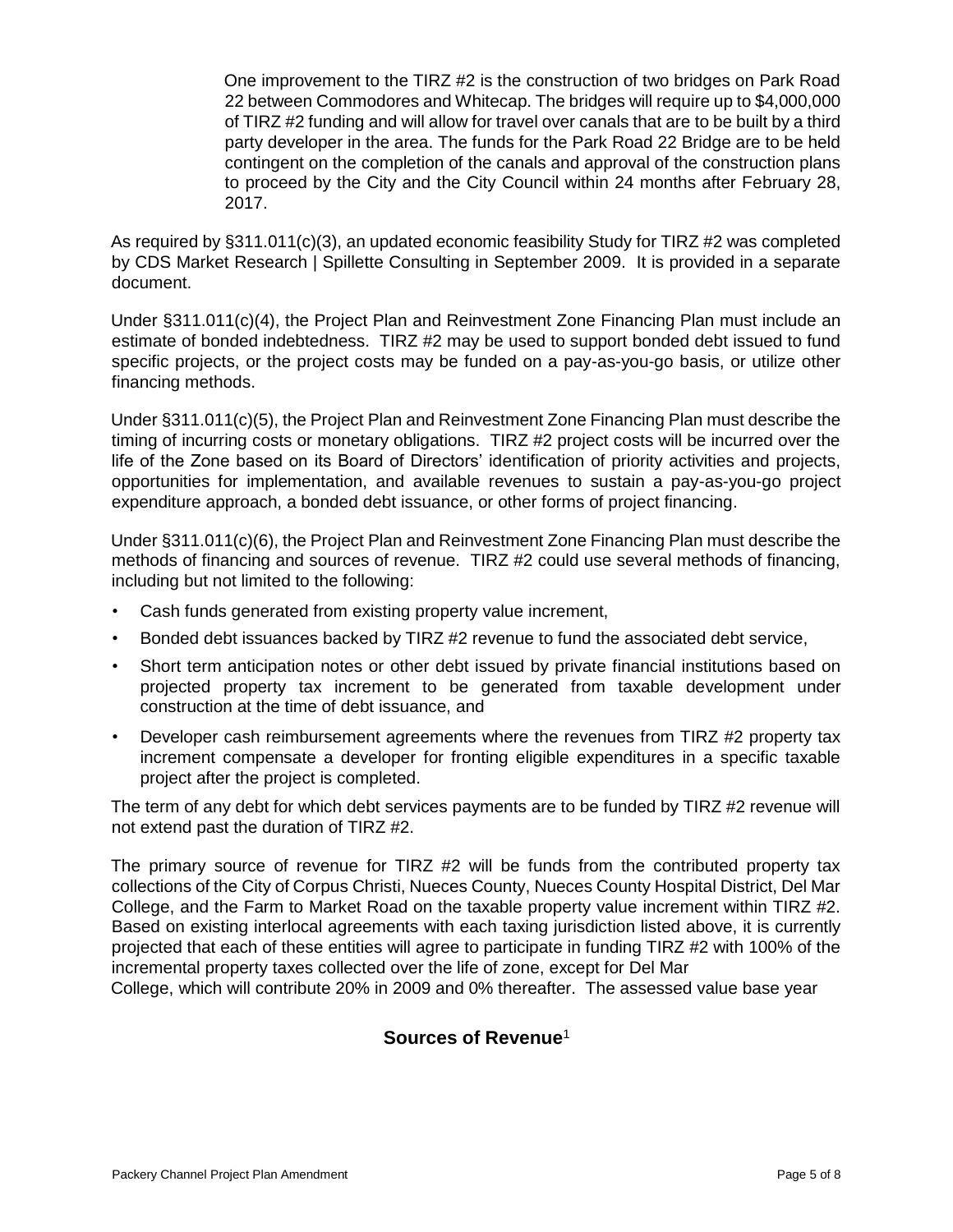| Tax Year | City of<br>Corpus<br>Christi | <b>Nueces</b><br>County | <b>Nueces</b><br>County<br>Hospital<br><b>District</b> | Del Mar Jr.<br>College | Farm to<br>Market<br>Road | Total      |
|----------|------------------------------|-------------------------|--------------------------------------------------------|------------------------|---------------------------|------------|
| 2009     | 1,597,917                    | 985,617                 | 406,158                                                | 137,838                | 12,165                    | 3,139,695  |
| 2010     | 1,273,417                    | 786,419                 | 324,072                                                |                        | 9,709                     | 2,393,616  |
| 2011     | 1,203,508                    | 745,121                 | 307,054                                                |                        | 9,201                     | 2,264,884  |
| 2012     | 1,372,033                    | 849,855                 | 350,213                                                |                        | 10,494                    | 2,582,595  |
| 2013     | 1,519,533                    | 941,476                 | 387,968                                                |                        | 11,625                    | 2,860,601  |
| 2014     | 1,645,468                    | 1,019,647               | 420,181                                                |                        | 12,590                    | 3,097,886  |
| 2015     | 1,761,879                    | 1,091,870               | 449,943                                                |                        | 13,481                    | 3,317,173  |
| 2016     | 2,162,313                    | 1,340,366               | 552,345                                                |                        | 16,549                    | 4,071,572  |
| 2017     | 2,615,229                    | 1,621,428               | 668,166                                                |                        | 20,018                    | 4,924,842  |
| 2018     | 3,127,882                    | 1,939,557               | 799,263                                                |                        | 23,945                    | 5,890,647  |
| 2019     | 3,708,557                    | 2,299,895               | 947,753                                                |                        | 28,393                    | 6,984,598  |
| 2020     | 4,366,726                    | 2,708,317               | 1,116,057                                              |                        | 33,435                    | 8,224,535  |
| 2021     | 5,113,212                    | 3,171,538               | 1,306,944                                              |                        | 39,153                    | 9,630,847  |
| 2022     | 5,960,390                    | 3,697,237               | 1,523,577                                              |                        | 45,642                    | 11,226,846 |
| Total    | 37,428,065                   | 23,198,342              | 9,559,692                                              | 137,838                | 286,400                   | 70,610,338 |

<sup>1</sup> Assumes 95% tax collection rate.

for all participating taxing entities is 2000. Based upon 2008 tax rates for each jurisdiction, the projection of incremental property tax revenue contributed to TIRZ #2 is as follows:

These revenue projections assume a 95% tax collection rate for all three taxing jurisdictions. According to these projections, 53.0% of the tax increment revenues will come from the City, 32.9% will come from the County, 13.5% will come from the County Hospital District, 0.2%% will come from Del Mar College, and 0.4% will come from the Farm to Market Road.

Zone property tax contributions from the participating tax jurisdictions could be supplemented with other sources of revenue as available. These could include but are not limited to:

- Grants from other local, state, and federal agencies;
- Grants from private entities such as foundations; and
- Joint implementation and funding agreements with other public agencies or private entities such as civic associations for specific projects.

Under §311.011(c)(7), the Project Plan and Reinvestment Zone Financing Plan must give the current appraised value of the zone. According to the Nueces County Appraisal District, the 2009 certified taxable appraised value for the Zone is \$356,833,583 for the City of Corpus Christi, \$ 353,059,772 for Nueces County and the County Hospital District, \$ 358,753,875 for Del Mar College, and \$ 352,808,877 for Farm to Market Road. Due to outstanding property accounts under value protest, these certified values will increase over time.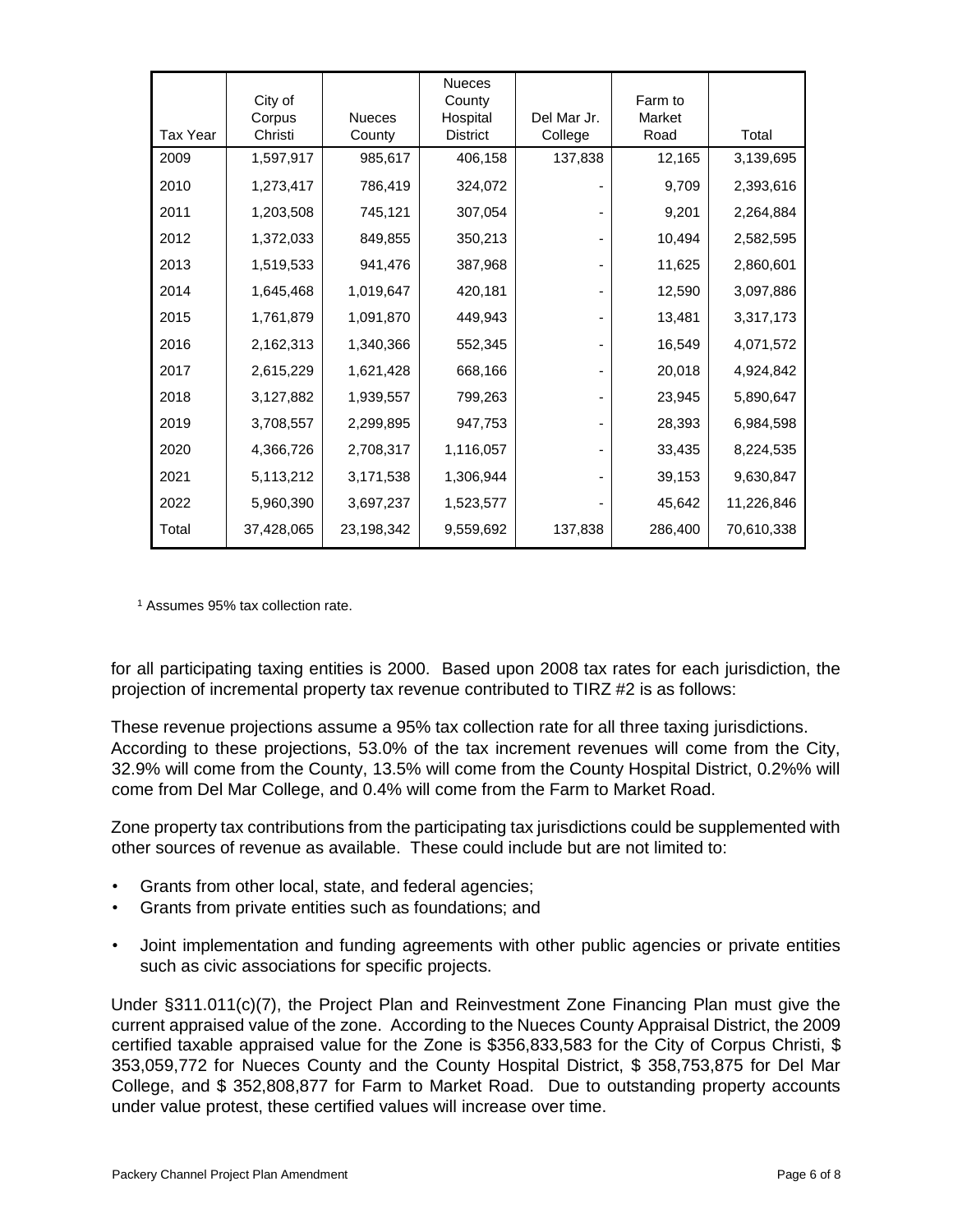Under §311.011(c)(8), the Project Plan and Reinvestment Zone Financing Plan must provide an estimate of the captured appraised value for TIRZ #2 during the years of its existence. The table on the next page provides the projected schedule of taxable value increment captured by the zone over remainder of its duration. Due to differences in policies regarding exemptions and tax abatements, the captured increment differs among the participating jurisdictions. Therefore, there is a table shown for each entity.

Under §311.011(c)(9), the Project Plan and Reinvestment Zone Financing Plan must state the duration of TIRZ #2. The zone has thirteen **four** tax years remaining and will expire after 2022.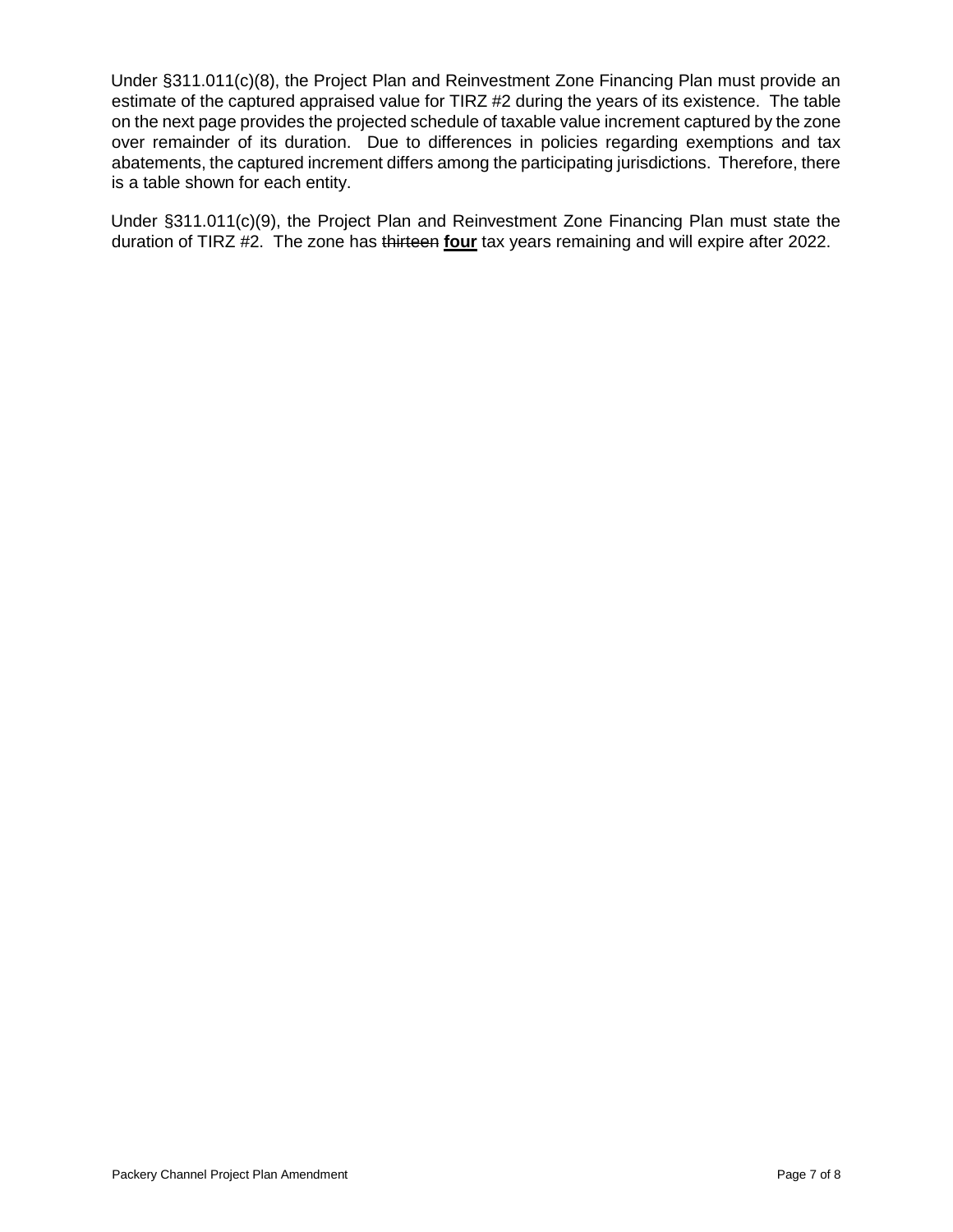# **Estimated Captured Appraised Value**

| PROJECTED ASSESSED VALUE |                           |                      |                                                  |                        |                        |  |  |  |  |
|--------------------------|---------------------------|----------------------|--------------------------------------------------|------------------------|------------------------|--|--|--|--|
| Tax<br>Year              | City of Corpus<br>Christi | <b>Nueces County</b> | <b>Nueces County</b><br><b>Hospital District</b> | Del Mar Jr.<br>College | Farm to Market<br>Road |  |  |  |  |
| 2009                     | 380,825,433               | 377,027,804          | 377,027,804                                      | 382,757,294            | 376,776,909            |  |  |  |  |
| 2010                     | 320,245,351               | 317, 347, 217        | 317,347,217                                      | 321,720,450            | 317,163,481            |  |  |  |  |
| 2011                     | 307,194,087               | 304,974,332          | 304,974,332                                      | 308,324,444            | 304,840,076            |  |  |  |  |
| 2012                     | 338,655,659               | 336,353,086          | 336, 353, 086                                    | 339,828,313            | 336,214,560            |  |  |  |  |
| 2013                     | 366,192,055               | 363,803,032          | 363,803,032                                      | 367,408,871            | 363,660,078            |  |  |  |  |
| 2014                     | 389,702,663               | 387,223,386          | 387,223,386                                      | 390,965,597            | 387,075,840            |  |  |  |  |
| 2015                     | 411,435,230               | 408,861,715          | 408,861,715                                      | 412,746,329            | 408,709,405            |  |  |  |  |
| 2016                     | 486,191,313               | 483,312,318          | 483,312,318                                      | 487,658,942            | 483,142,951            |  |  |  |  |
| 2017                     | 570,745,210               | 567,519,915          | 567,519,915                                      | 572,390,395            | 567,331,227            |  |  |  |  |
| 2018                     | 666,451,157               | 662,832,970          | 662,832,970                                      | 668,297,914            | 662,622,374            |  |  |  |  |
| 2019                     | 774,856,231               | 770,791,945          | 770,791,945                                      | 776,931,996            | 770,556,480            |  |  |  |  |
| 2020                     | 897,728,294               | 893, 157, 125        | 893, 157, 125                                    | 900,064,425            | 892,893,404            |  |  |  |  |
| 2021                     | 1,037,088,042             | 1,031,940,526        | 1,031,940,526                                    | 1,039,720,393          | 1,031,644,672          |  |  |  |  |
| 2022                     | 1,195,245,758             | 1,189,442,482        | 1,189,442,482                                    | 1,198,215,334          | 1,189,110,054          |  |  |  |  |
| ASSESSED VALUE INCREMENT |                           |                      |                                                  |                        |                        |  |  |  |  |
| Tax<br>Year              | City of Corpus<br>Christi | <b>Nueces County</b> | <b>Nueces County</b><br><b>Hospital District</b> | Del Mar Jr.<br>College | Farm to Market<br>Road |  |  |  |  |
| 2009                     | 298,311,566               | 295,295,463          | 295,295,463                                      | 300,048,697            | 295,195,765            |  |  |  |  |
| 2010                     | 237,731,484               | 235,614,876          | 235,614,876                                      | 239,011,853            | 235,582,337            |  |  |  |  |
| 2011                     | 224,680,220               | 223,241,991          | 223,241,991                                      | 225,615,847            | 223,258,932            |  |  |  |  |
| 2012                     | 256, 141, 792             | 254,620,745          | 254,620,745                                      | 257,119,716            | 254,633,416            |  |  |  |  |
| 2013                     | 283,678,188               | 282,070,691          | 282,070,691                                      | 284,700,274            | 282,078,934            |  |  |  |  |
| 2014                     | 307,188,796               | 305,491,045          | 305,491,045                                      | 308,257,000            | 305,494,696            |  |  |  |  |
| 2015                     | 328,921,363               | 327,129,374          | 327,129,374                                      | 330,037,732            | 327,128,261            |  |  |  |  |
| 2016                     | 403,677,446               | 401,579,977          | 401,579,977                                      | 404,950,345            | 401,561,807            |  |  |  |  |
| 2017                     | 488,231,343               | 485,787,574          | 485,787,574                                      | 489,681,798            | 485,750,083            |  |  |  |  |
| 2018                     | 583,937,290               | 581,100,629          | 581,100,629                                      | 585,589,317            | 581,041,230            |  |  |  |  |
| 2019                     | 692,342,364               | 689,059,604          | 689,059,604                                      | 694,223,399            | 688,975,336            |  |  |  |  |
| 2020                     | 815,214,427               | 811,424,784          | 811,424,784                                      | 817,355,828            | 811,312,260            |  |  |  |  |
| 2021                     | 954,574,175               | 950,208,185          | 950,208,185                                      | 957,011,796            | 950,063,528            |  |  |  |  |
| 2022                     | 1,112,731,891             | 1,107,710,141        | 1,107,710,141                                    | 1,115,506,737          | 1,107,528,910          |  |  |  |  |